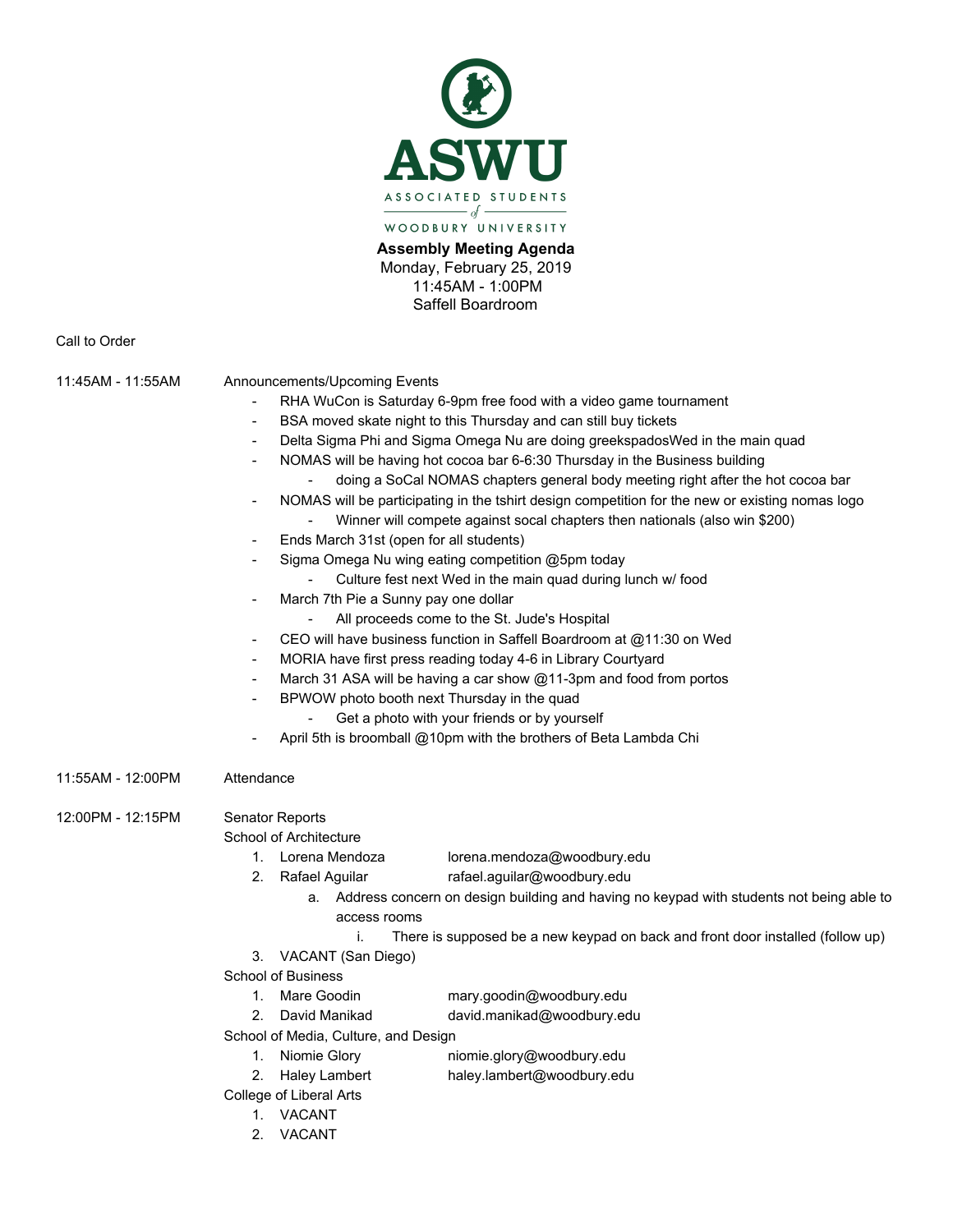| 12:15PM - 12:30PM | <b>Executive Board Reports</b>                                                                                                                                      |                                    |                             |                                                                             |                                                                                       |  |
|-------------------|---------------------------------------------------------------------------------------------------------------------------------------------------------------------|------------------------------------|-----------------------------|-----------------------------------------------------------------------------|---------------------------------------------------------------------------------------|--|
|                   | Bennet Cariaga, President<br>1.                                                                                                                                     |                                    |                             | bennet.cariaga@woodbury.edu                                                 |                                                                                       |  |
|                   | 2.                                                                                                                                                                  | William Garcia, Executive VP       |                             | william.garcia@woodbury.edu                                                 |                                                                                       |  |
|                   |                                                                                                                                                                     | а.                                 |                             | Looking into improving pool house and cost renovations (indoor and outdoor) |                                                                                       |  |
|                   | Trying to get the shade in the front of the school rolling and want to introduce the design of<br>b.<br>a canopy                                                    |                                    |                             |                                                                             |                                                                                       |  |
|                   |                                                                                                                                                                     | i.                                 | make it into a competition  |                                                                             |                                                                                       |  |
|                   | Looking into ways of having student and national pride of countries and possibly states<br>C.                                                                       |                                    |                             |                                                                             |                                                                                       |  |
|                   | that students are a part of                                                                                                                                         |                                    |                             |                                                                             |                                                                                       |  |
|                   |                                                                                                                                                                     | 3. Veronia Alkomos, VP of Finance  |                             | veronia.alkomos@woodbury.edu                                                |                                                                                       |  |
|                   |                                                                                                                                                                     | а.                                 |                             | For FREAs that aren't checked please email Veronia for clarification        |                                                                                       |  |
|                   | 4.                                                                                                                                                                  | Destiny Garcia, VP of Student Orgs |                             | destiny.garcia@woodbury.edu                                                 |                                                                                       |  |
|                   | 5.                                                                                                                                                                  | Adam Ramirez, VP of Marketing      |                             | adam.ramirez@woodbury.edu                                                   |                                                                                       |  |
|                   | 6.                                                                                                                                                                  | Crystal Sims, VP of Student Life   |                             | crystal.sims@woodbury.edu                                                   |                                                                                       |  |
| 12:30PM - 12:40PM | <b>Advisor Report</b>                                                                                                                                               |                                    |                             |                                                                             |                                                                                       |  |
|                   |                                                                                                                                                                     | 1. Tracci Johnson                  |                             | tracci.johnson@woodbury.edu                                                 |                                                                                       |  |
| 12:40PM - 1:00PM  | Open Forum                                                                                                                                                          |                                    |                             |                                                                             |                                                                                       |  |
|                   | If you have anything that was not addressed, please submit an anonymous comment into the<br>1.                                                                      |                                    |                             |                                                                             |                                                                                       |  |
|                   | Comment Box right outside in the hallway, in the pool house, or via our virtual comment box on our<br>website aswu.woodbury.edu.                                    |                                    |                             |                                                                             |                                                                                       |  |
| 1:00PM            | <b>Next Meeting</b>                                                                                                                                                 |                                    |                             |                                                                             |                                                                                       |  |
|                   | Monday, March 4th, 2019, 11:45AM-1:00PM, Saffell Boardroom<br>1.                                                                                                    |                                    |                             |                                                                             |                                                                                       |  |
| Adjourn           |                                                                                                                                                                     |                                    |                             |                                                                             |                                                                                       |  |
|                   |                                                                                                                                                                     |                                    | <b>REPORT</b>               |                                                                             |                                                                                       |  |
| Call to Order     |                                                                                                                                                                     |                                    |                             |                                                                             |                                                                                       |  |
| 11:45AM - 11:55AM | Announcements/Upcoming Events                                                                                                                                       |                                    |                             |                                                                             |                                                                                       |  |
| 11:55AM - 12:00PM | Attendance                                                                                                                                                          |                                    |                             |                                                                             |                                                                                       |  |
| 12:00PM - 12:15PM | Senator Reports                                                                                                                                                     |                                    |                             |                                                                             |                                                                                       |  |
|                   |                                                                                                                                                                     | School of Architecture             |                             |                                                                             |                                                                                       |  |
|                   |                                                                                                                                                                     | 1. Lorena Mendoza                  |                             | lorena.mendoza@woodbury.edu                                                 |                                                                                       |  |
|                   | a. We are currently trying to work out some department kinks with the students. Once I have<br>spoken to Heather about it, I will bring it to the attention of ASWU |                                    |                             |                                                                             |                                                                                       |  |
|                   | 2.                                                                                                                                                                  | Rafael Aguilar                     | rafael.aguilar@woodbury.edu |                                                                             |                                                                                       |  |
|                   | 3.                                                                                                                                                                  | VACANT (San Diego)                 |                             |                                                                             |                                                                                       |  |
|                   |                                                                                                                                                                     | <b>School of Business</b>          |                             |                                                                             |                                                                                       |  |
|                   | 1.                                                                                                                                                                  | Mare Goodin                        | mary.goodin@woodbury.edu    |                                                                             |                                                                                       |  |
|                   | 2.                                                                                                                                                                  | David Manikad                      | david.manikad@woodbury.edu  |                                                                             |                                                                                       |  |
|                   | School of Media, Culture, and Design                                                                                                                                |                                    |                             |                                                                             |                                                                                       |  |
|                   | Niomie Glory<br>niomie.glory@woodbury.edu<br>1.                                                                                                                     |                                    |                             |                                                                             |                                                                                       |  |
|                   | a. I was able to meet with Behnoush to talk more about the open classroom workshop for all                                                                          |                                    |                             |                                                                             |                                                                                       |  |
|                   |                                                                                                                                                                     |                                    |                             | graphic design majors. We talked about the possible classrooms and hours.   |                                                                                       |  |
|                   | 2.                                                                                                                                                                  | Haley Lambert                      | haley.lambert@woodbury.edu  |                                                                             |                                                                                       |  |
|                   | I am currently working on the survey for the Media Culture and Design department! Once<br>a.                                                                        |                                    |                             |                                                                             |                                                                                       |  |
|                   | things are finalized I will be speaking more about where to access it and the information<br>that will be in the document.                                          |                                    |                             |                                                                             |                                                                                       |  |
|                   |                                                                                                                                                                     |                                    |                             |                                                                             |                                                                                       |  |
|                   |                                                                                                                                                                     |                                    |                             |                                                                             | As always, if you have any concerns to questions about the MCD school please don't be |  |
|                   |                                                                                                                                                                     |                                    |                             |                                                                             | afraid to reach out to me in either email, message, or in person! Thank you.          |  |
|                   |                                                                                                                                                                     |                                    |                             |                                                                             |                                                                                       |  |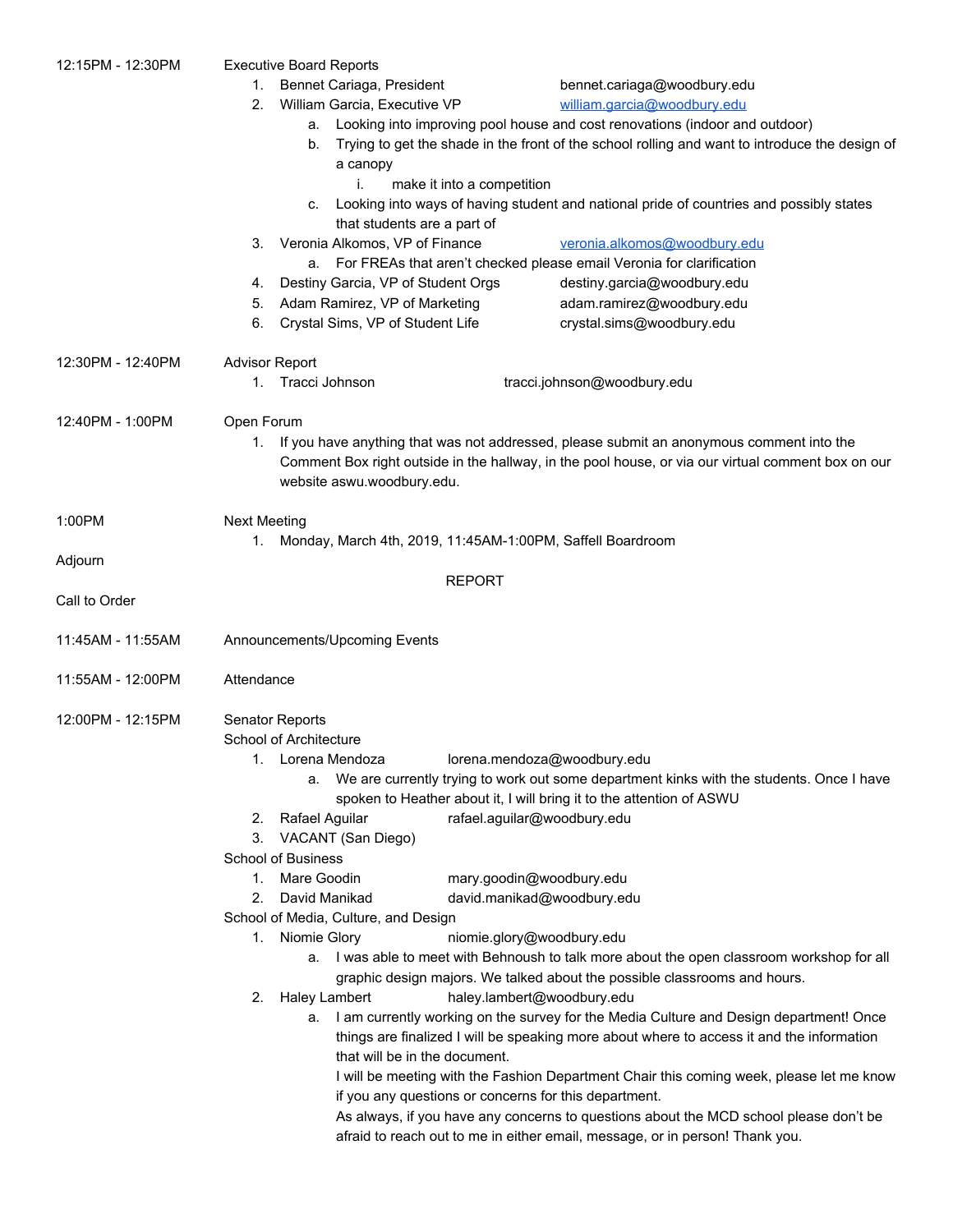## College of Liberal Arts

- 1. VACANT
- 2. VACANT
- 12:15PM 12:30PM Executive Board Reports
	-

1. Bennet Cariaga, President bennet.cariaga@woodbury.edu

- a. Elections have officially kicked off this week, today through Friday, ending at 5:00pm.! Through your Woodbury email, you should have already received a message with more information and the voting link. Candidates in the running are:
	- i. President William Garcia
	- ii. Executive VP Marta Huo, Lorena Mendoza
	- iii. VP of Finance Veronia Alkomos
	- iv. VP of Marketing Valeria Alkomos, Matt Pardini
	- v. VP of Student Orgs Marina Castillo
	- vi. VP of Student Life Melissa Castillo
- b. Additionally, students can vote for Outstanding Org, Emerging Org, Advisor of the Year, OAC Event of the Year, and Excellence in Teaching Awards for each School.
- c. Wednesday is ASYou Day. From 12:00p to 1:00p, students will have the opportunity to hear candidates speak more about themselves at the quad. Additionally, a free meal, in limited quantities, will be provided upon proof of voting.
- d. I have reported to the Academic and Student Affairs Committee Meeting last Thursday. There, I spoke about the total number of OAC events, organizations, new orgs, elections, and projects for the semester.
- e. Lastly, with help from Tracci, I wrote a Welcome Letter to newly admitted students to Woodbury. This letter will give new students an idea on what to expect, encourage them to be active in campus life, and become aware of their own well being.
- 2. William Garcia, Executive VP william.garcia@woodbury.edu
	- a. Nameplates are almost here
	- b. Condom dispenser almost refilled
- 3. Veronia Alkomos, VP of Finance veronia.alkomos@woodbury.edu
	- - a. Reconciliation due this week
			- i. V Day: Candy Bags
			- ii. Treat Your Valentine
			- iii. LACMA Field Trip
- 4. Destiny Garcia, VP of Student Orgs destiny.garcia@woodbury.edu
- 5. Adam Ramirez, VP of Marketing adam.ramirez@woodbury.edu
- - a. Reminder, submit your Flyers onto the groupme we share once your flyer is approved, that way I can post it on social media and the website.
	- b. For the website, if anyone has a new logo or would like to update their orgs bio (this includes meeting days/times/location), please  $@$  me on the groupme and just throw it up on the groupme, or send me an email at [adam.ramirez@woodbury.edu.](mailto:adam.ramirez@woodbury.edu)
	- c. Table clothes should be ready by this Friday, so they'll be handed out to those orgs on Monday at assembly.
	- d. No update on business card but waiting to hear back from approval on the app instead.
	- e. Reminder for flyers, please remove them as soon as your event is over, and if you see other flyers of events that have passed, please be kind and remove those as well. Thank you!
- 6. Crystal Sims, VP of Student Life [crystal.sims@woodbury.edu](mailto:crystal.sims@woodbury.edu)
	- a. CAB will be tabling on ASYOU day to promote the tshirt design comp.
		- - i. CGI on march 6th we will be voting on the best designs (2 winners)
		- ii. Winner gets \$100 check
		- iii. Can submit two designs
	- b. Midterm food run is on March 5th at 9pm (taco bell)

- -
- 
-